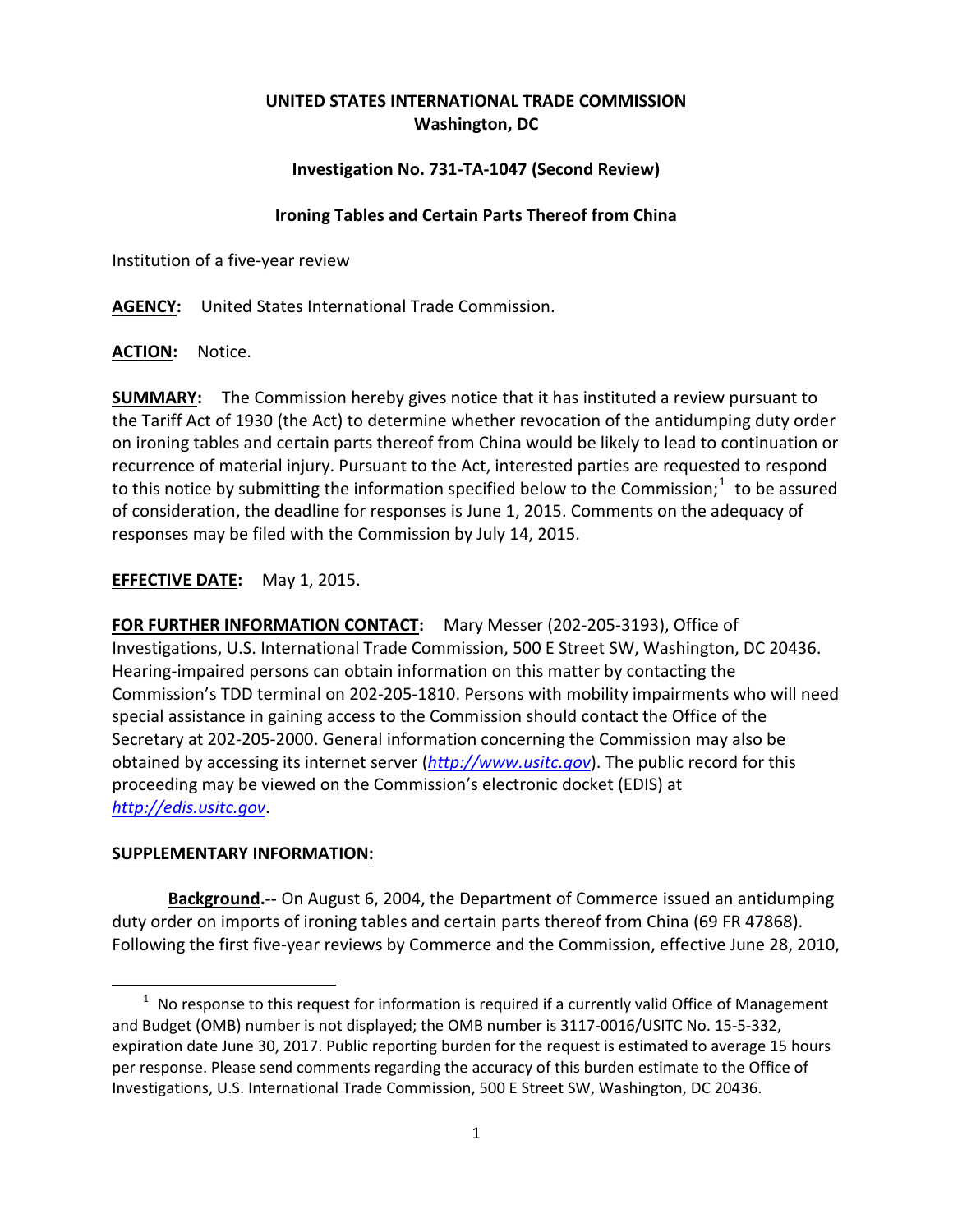Commerce issued a continuation of the antidumping duty order on imports of ironing tables and certain parts thereof from China (75 FR 36629). The Commission is now conducting a second review pursuant to section 751(c) of the Tariff Act of 1930, as amended (19 USC 1675(c)) to determine whether revocation of the order would be likely to lead to continuation or recurrence of material injury to the domestic industry within a reasonably foreseeable time. Provisions concerning the conduct of this proceeding may be found in the Commission's Rules of Practice and Procedure at 19 CFR Parts 201, subparts A and B and 19 CFR part 207, subparts A and F. The Commission will assess the adequacy of interested party responses to this notice of institution to determine whether to conduct a full review or an expedited review. The Commission's determination in any expedited review will be based on the facts available, which may include information provided in response to this notice.

**Definitions.--**The following definitions apply to this review:

- (1) *Subject Merchandise* is the class or kind of merchandise that is within the scope of the five-year review, as defined by the Department of Commerce.
- (2) The *Subject Country* in this review is China.
- (3) The *Domestic Like Product* is the domestically produced product or products which are like, or in the absence of like, most similar in characteristics and uses with, the *Subject Merchandise*. In its original determination and full first five-year review, the Commission found one *Domestic Like Product* consisting of ironing tables and certain parts thereof, coextensive with Commerce's scope.
- (4) The *Domestic Industry* is the U.S. producers as a whole of the *Domestic Like Product*, or those producers whose collective output of the *Domestic Like Product* constitutes a major proportion of the total domestic production of the product. In its original determination and full first five-year review determination, the Commission defined the *Domestic Industry* as U.S. producers of the *Domestic Like Product*.
- (5) An *Importer* is any person or firm engaged, either directly or through a parent company or subsidiary, in importing the *Subject Merchandise* into the United States from a foreign manufacturer or through its selling agent.

**Participation in the proceeding and public service list.--**Persons, including industrial users of the *Subject Merchandise* and, if the merchandise is sold at the retail level, representative consumer organizations, wishing to participate in the proceeding as parties must file an entry of appearance with the Secretary to the Commission, as provided in section 201.11(b)(4) of the Commission's rules, no later than 21 days after publication of this notice in the *Federal Register*. The Secretary will maintain a public service list containing the names and addresses of all persons, or their representatives, who are parties to the proceeding.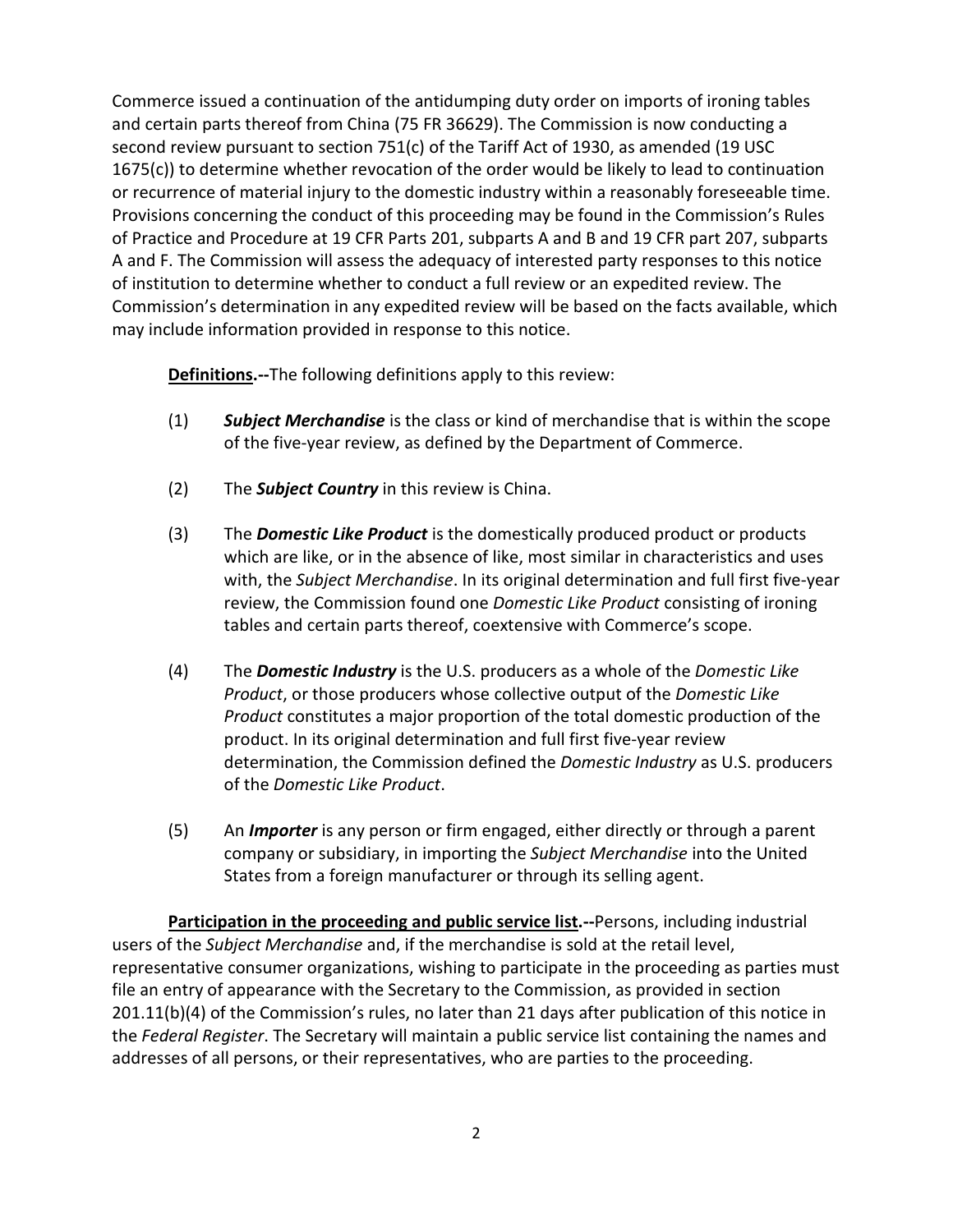Former Commission employees who are seeking to appear in Commission five-year reviews are advised that they may appear in a review even if they participated personally and substantially in the corresponding underlying original investigation or an earlier review of the same underlying investigation. The Commission's designated agency ethics official has advised that a five-year review is not the same particular matter as the underlying original investigation, and a five-year review is not the same particular matter as an earlier review of the same underlying investigation for purposes of 18 U.S.C. § 207, the post employment statute for Federal employees, and Commission rule 201.15(b) (19 CFR § 201.15(b)), 79 FR 3246 (Jan. 17, 2014), 73 FR 24609 (May 5, 2008). Consequently, former employees are not required to seek Commission approval to appear in a review under Commission rule 19 CFR § 201.15, even if the corresponding underlying original investigation or an earlier review of the same underlying investigation was pending when they were Commission employees. For further ethics advice on this matter, contact Carol McCue Verratti, Deputy Agency Ethics Official, at 202-205-3088.

**Limited disclosure of business proprietary information (BPI) under an administrative protective order (APO) and APO service list.--**Pursuant to section 207.7(a) of the Commission's rules, the Secretary will make BPI submitted in this proceeding available to authorized applicants under the APO issued in the proceeding, provided that the application is made no later than 21 days after publication of this notice in the *Federal Register*. Authorized applicants must represent interested parties, as defined in 19 U.S.C. § 1677(9), who are parties to the proceeding. A separate service list will be maintained by the Secretary for those parties authorized to receive BPI under the APO.

**Certification.--**Pursuant to section 207.3 of the Commission's rules, any person submitting information to the Commission in connection with this proceeding must certify that the information is accurate and complete to the best of the submitter's knowledge. In making the certification, the submitter will be deemed to consent, unless otherwise specified, for the Commission, its employees, and contract personnel to use the information provided in any other reviews or investigations of the same or comparable products which the Commission conducts under Title VII of the Act, or in internal audits and investigations relating to the programs and operations of the Commission pursuant to 5 U.S.C. Appendix 3.

**Written submissions.--**Pursuant to section 207.61 of the Commission's rules, each interested party response to this notice must provide the information specified below. The deadline for filing such responses is June 1, 2015. Pursuant to section 207.62(b) of the Commission's rules, eligible parties (as specified in Commission rule 207.62(b)(1)) may also file comments concerning the adequacy of responses to the notice of institution and whether the Commission should conduct an expedited or full review. The deadline for filing such comments is July 14, 2015. All written submissions must conform with the provisions of sections 201.8 and 207.3 of the Commission's rules and any submissions that contain BPI must also conform with the requirements of sections 201.6 and 207.7 of the Commission's rules. Please be aware that the Commission's rules with respect to filing have changed. The most recent amendments took effect on July 25, 2014. *See* 79 FR 35920 (June 25, 2014), and the revised Commission Handbook on E-filing, available from the Commission's website at *[http://edis.usitc.gov](http://edis.usitc.gov/)*. Also, in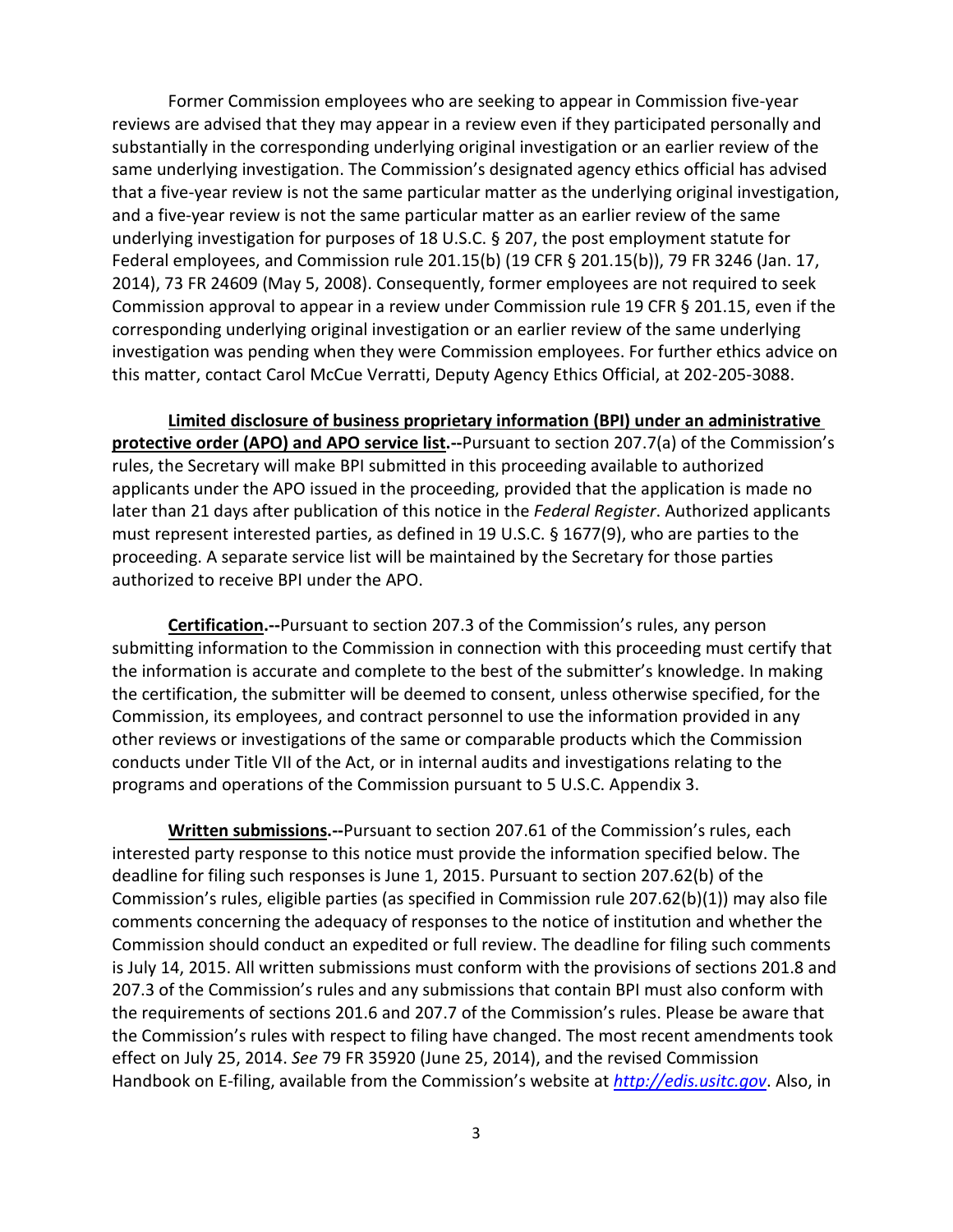accordance with sections 201.16(c) and 207.3 of the Commission's rules, each document filed by a party to the proceeding must be served on all other parties to the proceeding (as identified by either the public or APO service list as appropriate), and a certificate of service must accompany the document (if you are not a party to the proceeding you do not need to serve your response).

**Inability to provide requested information.--**Pursuant to section 207.61(c) of the Commission's rules, any interested party that cannot furnish the information requested by this notice in the requested form and manner shall notify the Commission at the earliest possible time, provide a full explanation of why it cannot provide the requested information, and indicate alternative forms in which it can provide equivalent information. If an interested party does not provide this notification (or the Commission finds the explanation provided in the notification inadequate) and fails to provide a complete response to this notice, the Commission may take an adverse inference against the party pursuant to section 776(b) of the Act (19 U.S.C. § 1677e(b)) in making its determination in the review.

# **INFORMATION TO BE PROVIDED IN RESPONSE TO THIS NOTICE OF INSTITUTION**: As used

below, the term "firm" includes any related firms.

- (1) The name and address of your firm or entity (including World Wide Web address) and name, telephone number, fax number, and E-mail address of the certifying official.
- (2) A statement indicating whether your firm/entity is a U.S. producer of the *Domestic Like Product*, a U.S. union or worker group, a U.S. importer of the *Subject Merchandise*, a foreign producer or exporter of the *Subject Merchandise*, a U.S. or foreign trade or business association, or another interested party (including an explanation). If you are a union/worker group or trade/business association, identify the firms in which your workers are employed or which are members of your association.
- (3) A statement indicating whether your firm/entity is willing to participate in this proceeding by providing information requested by the Commission.
- (4) A statement of the likely effects of the revocation of the antidumping duty order on the *Domestic Industry* in general and/or your firm/entity specifically. In your response, please discuss the various factors specified in section 752(a) of the Act (19 U.S.C. § 1675a(a)) including the likely volume of subject imports, likely price effects of subject imports, and likely impact of imports of *Subject Merchandise* on the *Domestic Industry*.
- (5) A list of all known and currently operating U.S. producers of the *Domestic Like Product*. Identify any known related parties and the nature of the relationship as defined in section 771(4)(B) of the Act (19 U.S.C. § 1677(4)(B)).
- (6) A list of all known and currently operating U.S. importers of the *Subject Merchandise* and producers of the *Subject Merchandise* in the *Subject Country* that currently export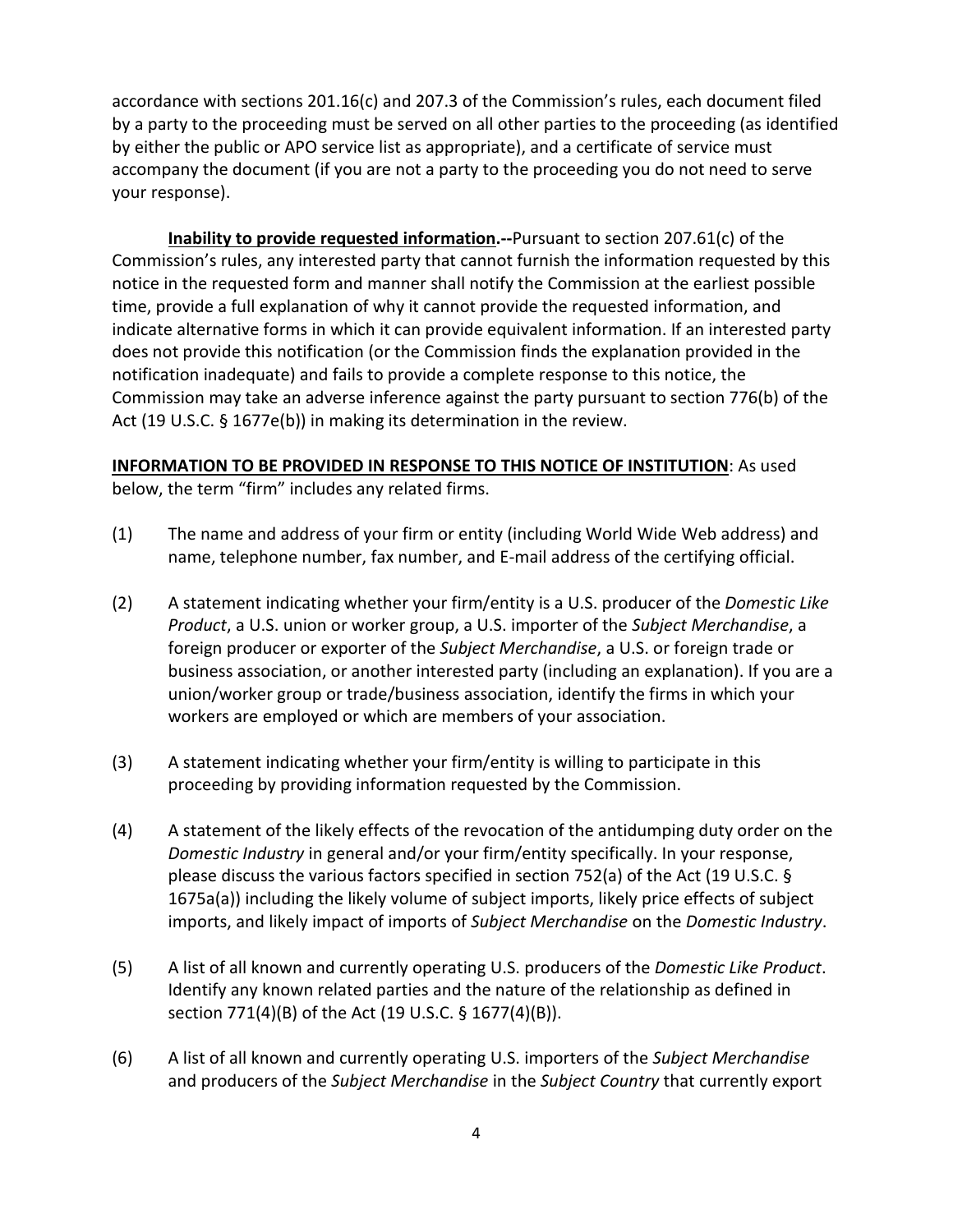or have exported *Subject Merchandise* to the United States or other countries after 2009.

- (7) A list of 3-5 leading purchasers in the U.S. market for the *Domestic Like Product* and the *Subject Merchandise* (including street address, World Wide Web address, and the name, telephone number, fax number, and E-mail address of a responsible official at each firm).
- (8) A list of known sources of information on national or regional prices for the *Domestic Like Product* or the *Subject Merchandise* in the U.S. or other markets.
- (9) If you are a U.S. producer of the *Domestic Like Product*, provide the following information on your firm's operations on that product during calendar year 2014, except as noted (report quantity data in number of tables and value data in U.S. dollars, f.o.b. plant). If you are a union/worker group or trade/business association, provide the information, on an aggregate basis, for the firms in which your workers are employed/which are members of your association.
	- (a) Production (quantity) and, if known, an estimate of the percentage of total U.S. production of the *Domestic Like Product* accounted for by your firm's(s') production;
	- (b) Capacity (quantity) of your firm to produce the *Domestic Like Product* (i.e., the level of production that your establishment(s) could reasonably have expected to attain during the year, assuming normal operating conditions (using equipment and machinery in place and ready to operate), normal operating levels (hours per week/weeks per year), time for downtime, maintenance, repair, and cleanup, and a typical or representative product mix);
	- (c) the quantity and value of U.S. commercial shipments of the *Domestic Like Product* produced in your U.S. plant(s);
	- (d) the quantity and value of U.S. internal consumption/company transfers of the *Domestic Like Product* produced in your U.S. plant(s); and
	- (e) the value of (i) net sales, (ii) cost of goods sold (COGS), (iii) gross profit, (iv) selling, general and administrative (SG&A) expenses, and (v) operating income of the *Domestic Like Product* produced in your U.S. plant(s) (include both U.S. and export commercial sales, internal consumption, and company transfers) for your most recently completed fiscal year (identify the date on which your fiscal year ends).
- (10) If you are a U.S. importer or a trade/business association of U.S. importers of the *Subject Merchandise* from the *Subject Country*, provide the following information on your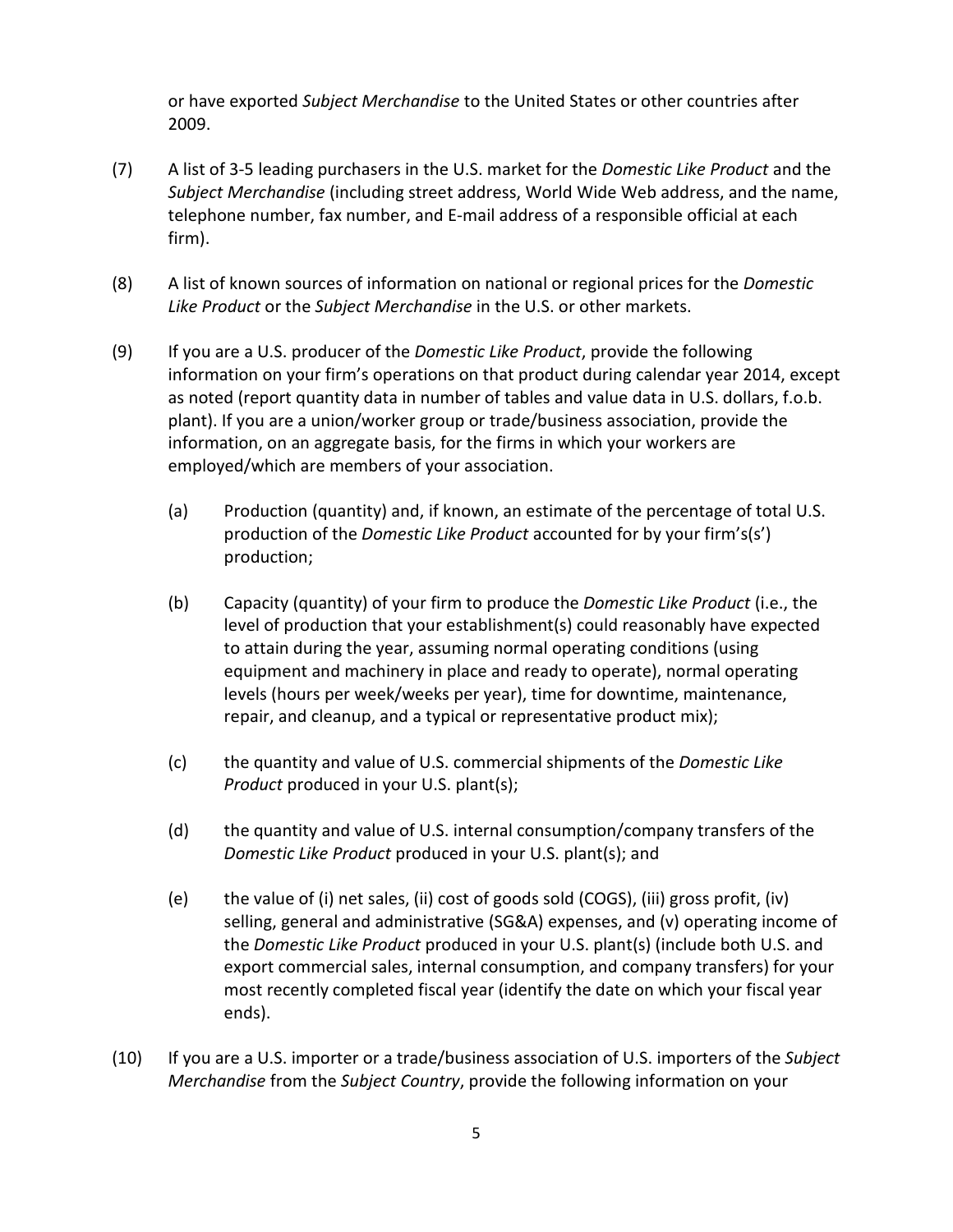firm's(s') operations on that product during calendar year 2014 (report quantity data in number of tables and value data in U.S. dollars). If you are a trade/business association, provide the information, on an aggregate basis, for the firms which are members of your association.

- (a) The quantity and value (landed, duty-paid but not including antidumping duties) of U.S. imports and, if known, an estimate of the percentage of total U.S. imports of *Subject Merchandise* from the *Subject Country* accounted for by your firm's(s') imports;
- (b) the quantity and value (f.o.b. U.S. port, including antidumping duties) of U.S. commercial shipments of *Subject Merchandise* imported from the *Subject Country*; and
- (c) the quantity and value (f.o.b. U.S. port, including antidumping duties) of U.S. internal consumption/company transfers of *Subject Merchandise* imported from the *Subject Country*.
- (11) If you are a producer, an exporter, or a trade/business association of producers or exporters of the *Subject Merchandise* in the *Subject Country*, provide the following information on your firm's(s') operations on that product during calendar year 2014 (report quantity data in number of tables and value data in U.S. dollars, landed and duty-paid at the U.S. port but not including antidumping duties). If you are a trade/business association, provide the information, on an aggregate basis, for the firms which are members of your association.
	- (a) Production (quantity) and, if known, an estimate of the percentage of total production of *Subject Merchandise* in the *Subject Country* accounted for by your firm's(s') production;
	- (b) Capacity (quantity) of your firm(s) to produce the *Subject Merchandise* in the *Subject Country* (i.e., the level of production that your establishment(s) could reasonably have expected to attain during the year, assuming normal operating conditions (using equipment and machinery in place and ready to operate), normal operating levels (hours per week/weeks per year), time for downtime, maintenance, repair, and cleanup, and a typical or representative product mix); and
	- (c) the quantity and value of your firm's(s') exports to the United States of *Subject Merchandise* and, if known, an estimate of the percentage of total exports to the United States of *Subject Merchandise* from the *Subject Country* accounted for by your firm's(s') exports.